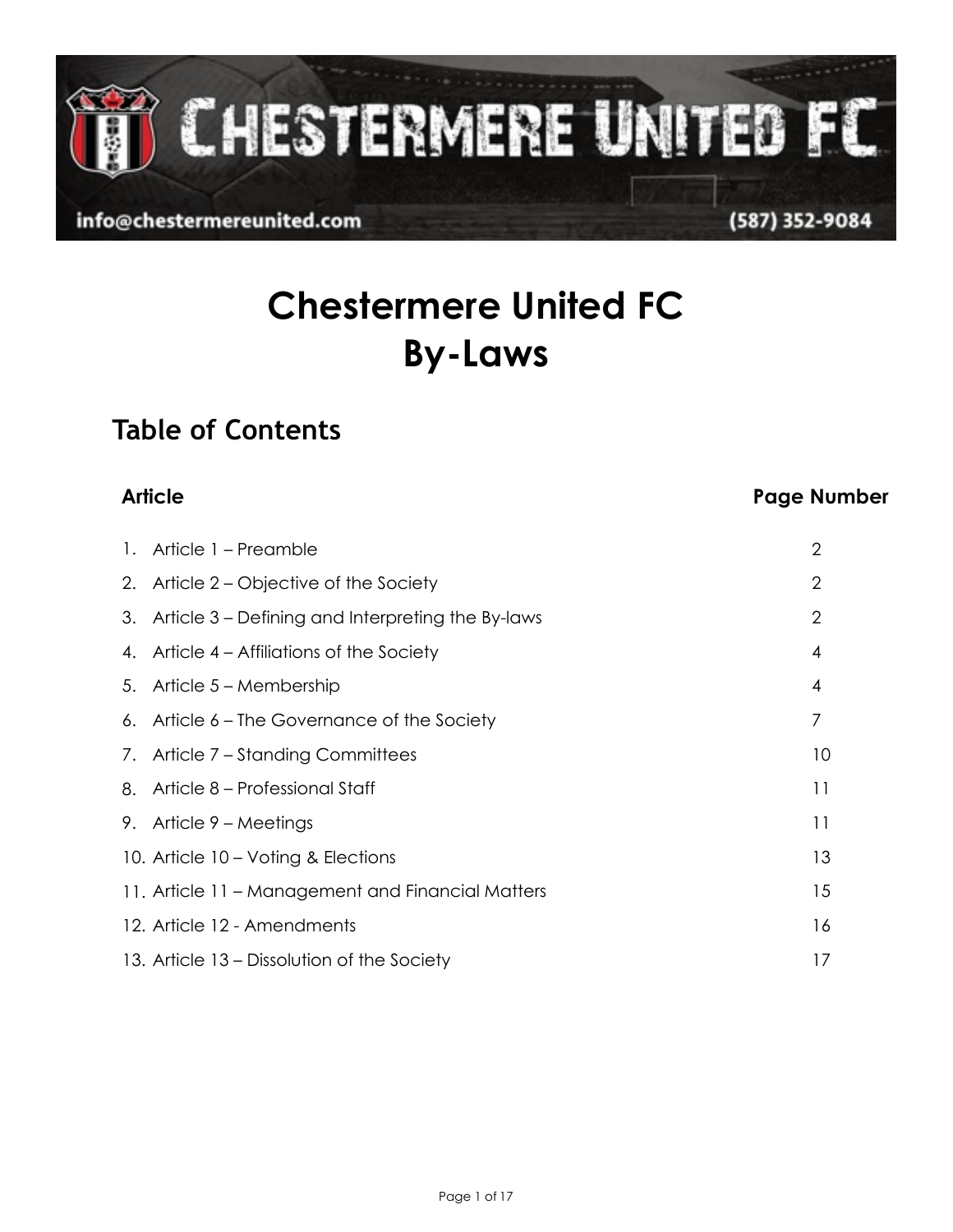**CHESTERMERE UNITED FC** 

info@chestermereunited.com

## **Chestermere United FC By-Laws**

### **1. Article 1 – Preamble**

#### **1.1. The Society**

The name of this Society is Chestermere United Football Club, which may also be referred to as Chestermere United FC or CUFC or the Club.

#### **1.2. The By-laws**

The following *Articles* set forth the By-laws of Chestermere United Football Club.

## **2. Article 2 – Objective of the Society**

#### 2.1. **Objective**

The Objective of Chestermere United Football Club is to provide soccer activities for community members of Chestermere, Alberta and the surrounding area.

### **3. Article 3 – Defining and Interpreting the By-laws**

#### 3.1. **Definitions**

In these By-laws, the following words have these meanings:

- 3.1.1.**AGM:** Annual General Meeting
- 3.1.2.**ASA:** Alberta Soccer Association
- 3.1.3.**Affiliation:** an official connection
- 3.1.4.**Agenda:** list of items to be discussed at a formal meeting
- 3.1.5.**Alberta Soccer Association:** the provincial governing body for soccer in Alberta; also referred to as ASA
- 3.1.6. **Annual General Meeting:** the CUFC's annual meeting, which all Members may attend. This is the meeting at which Resolutions are approved and the election of the Board of Directors occurs; also referred to as AGM.
- 3.1.7. **Association:** a group of people organized for a joint purpose
- 3.1.8. **Audit:** a formal examination and verification of financial accounts
- 3.1.9. **The Board:** the Board of Directors of Chestermere United Football Club
- 3.1.10.**By-laws:** the rules and regulations enacted by an association or a corporation to provide a framework for its operation and management
- 3.1.11.**CLSF:** Canal Links Soccer Federation
- 3.1.12.**CMSA:** Calgary Minor Soccer Association
- 3.1.13.**CSA:** Canadian Soccer Association
- 3.1.14.**CUFC:** Chestermere United Football Club
- 3.1.15.**Calgary Minor Soccer Association:** is the soccer district which runs the league in which Chestermere United Football Club's competitive teams play; also referred to as CMSA
- 3.1.16.**Canadian Soccer Association:** the governing body for soccer in Canada; also referred to as CSA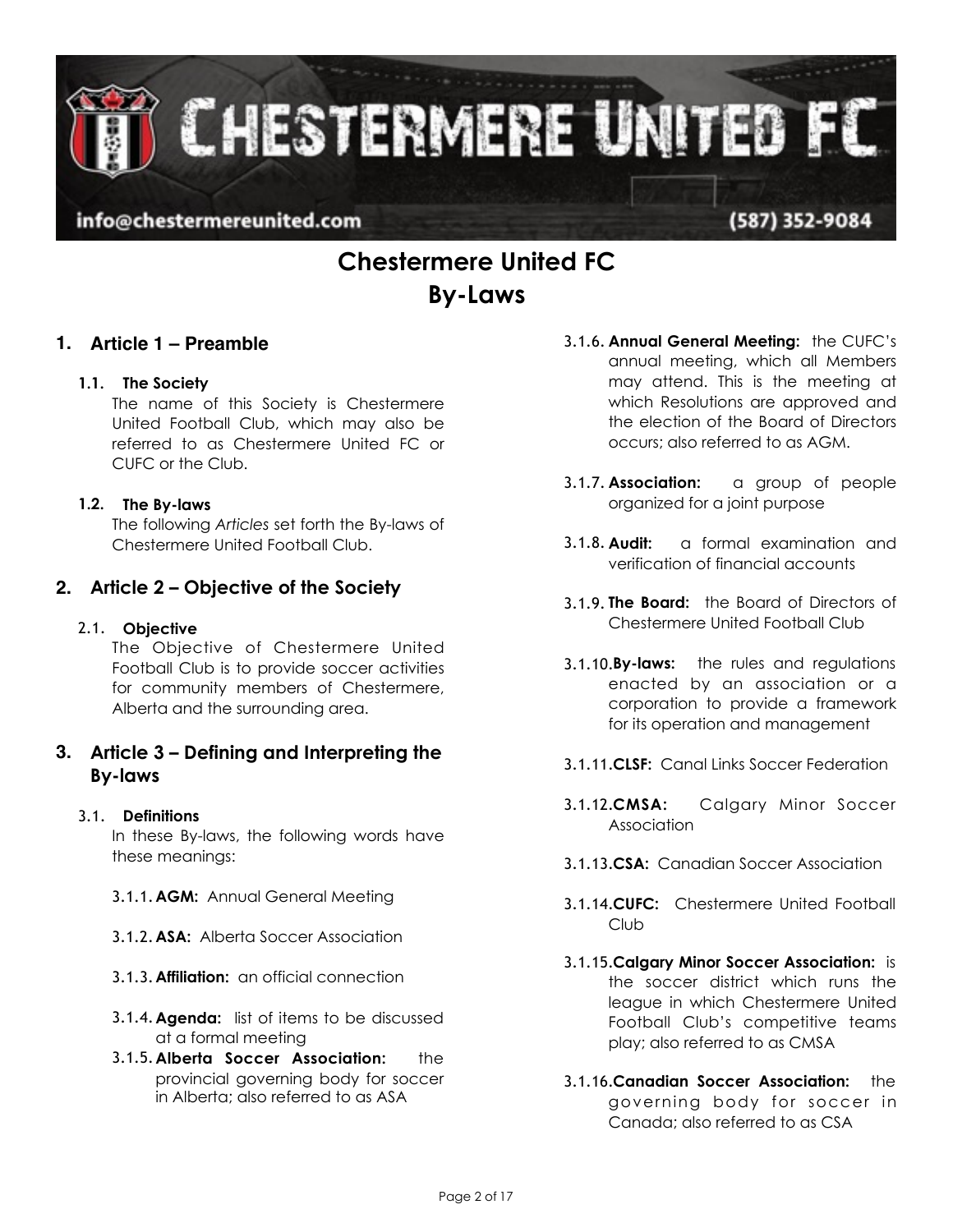

- 3.1.17.**Canal Links Soccer Federation:** the soccer district to which Chestermere United Football Club belongs; also referred to as CLSF
- 3.1.18.**Chestermere United Football Club:** our soccer association and the society to which these By-laws apply; also referred to as Chestermere United FC, Chestermere United, CUFC, the Club or the Society
- 3.1.19.**Club:** a recognized incorporated Society or Association that promotes the development of the sport of soccer within a defined group
- 3.1.20.**Debenture:** a bond secured only by the general assets of the issuing organization
- 3.1.21.**Director:** a person elected or appointed to the Board of Chestermere United FC; also referred to as Board Member
- 3.1.22.**Dissolution:** the breaking down or ending of the Club
- 3.1.23.**Executive Director:** the individual who presides over the day-to-day operations of CUFC. This is a nonvoting member of the CUFC Board.
- 3.1.24.**Financial Statement:** a formal record of the financial activities and position of the Society
- 3.1.25.**Fiscal Year:** period of twelve (12) consecutive months chosen by an organization as its accounting period, which may or may not be a calendar year
- 3.1.26.**Member:** a member of Chestermere United FC, as defined in *Article 5*
- 3.1.27.**Minutes:** the official written record of a meeting
- 3.1.28.**Notice:** the official announcement of a Society Meeting to Members
- 3.1.29.**Objective:** the purpose of the formation of the Society; what the Society plans to achieve
- 3.1.30.**Ordinary Resolution:** a motion passed by Members at the Annual General Meeting
- 3.1.31.**Quorum:** The minimum number of people, as specified by the By-laws, required at each Board Meeting, General Meeting or Special Meeting in order for business to be legally carried out. In the absence of a quorum, debate can continue, but no votes can be taken, except the vote to adjourn.
- 3.1.32.**Registered Office:** the official office for the Society, to which all communications and notices may be sent and at which all process may be served
- 3.1.33.**Resolution:** a motion passed by Members at the Annual General Meeting or a Special General Meeting
- 3.1.34.**SGM:** Special General Meeting
- 3.1.35.**Societies Act:** the *Societies Act* R.S.A. 2000, Chapter S-14, as amended, or any statute substituted for it; also referred to as the Act.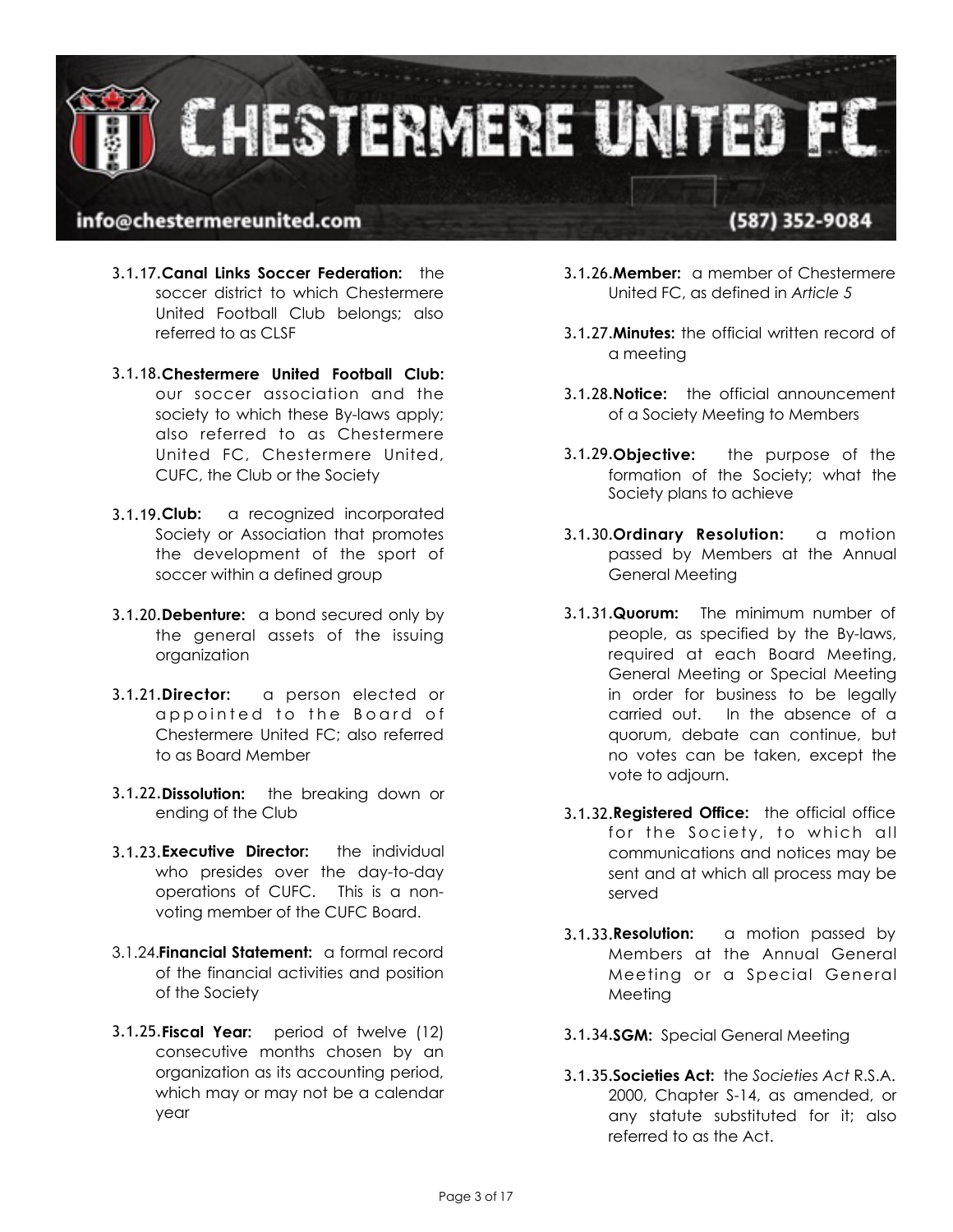

- 3.1.36.**Society:** an organization or club formed for a particular purpose or activity; *Chestermere United Football Club*
- 3.1.37.**Special General Meeting:** is called to deal with specific business requiring a Special Resolution. The Special Resolution will be specified in the Notice; also referred to as SGM.
- 3.1.38.**Special Resolution:** a resolution passed by Members at a Special General Meeting
- 3.1.39.**Voting Member:** a Member entitled to vote at the meetings of the Society
- 3.1.40.**Year End:** the final date of a fiscal year

#### 3.2. **Interpretation**

The following rules of interpretation must be applied in interpreting these By-laws.

#### 3.2.1.**Singular and Plural**

Words indicating the singular number also include the plural, and vice-versa.

#### 3.2.2.**Gender-neutral Pronoun**

Common usage of "they" and "their" has been utilized to refer to persons of unknown or both genders, in lieu of "he/ she" and "his/her".

#### 3.2.3.**Corporations**

Words indicating persons also include corporations and other businesses entities.

#### 3.2.4.**Headings**

Headings are for convenience only and do not affect the interpretation of these By-laws.

#### 3.3. **Liberal Interpretation**

- 3.3.1. These By-laws must be interpreted broadly and generously.
- 3.3.2. Interpretations of these By-laws, as well as questions in dispute, shall be referred to the Board.
- 3.3.3. All questions regarding the Policies and Procedures and Rules, which are not covered in the By-laws, shall be referred to the Board for decision.

### **4. Article 4 – Affiliations of the Society**

#### 4.1. **Affiliations**

Chestermere United FC shall be affiliated with Canal Links Soccer Federation (CLSF), Calgary Minor Soccer Association (CMSA) and Alberta Soccer Association (ASA), through the rules as set out by Canadian Soccer Association (CSA).

### **5. Article 5 – Membership**

#### 5.1. **Classification of Membership**

There are two (2) types of CUFC Members:

- a. Full Members
- b. Associate Members

#### 5.2. **Full Members**

- 5.2.1. Full membership includes all of the rights and responsibilities defined in *Article 5.6.*
- 5.2.2. Full membership is automatically assigned upon registration to all players currently registered in a CUFC program, with fees not in arrears.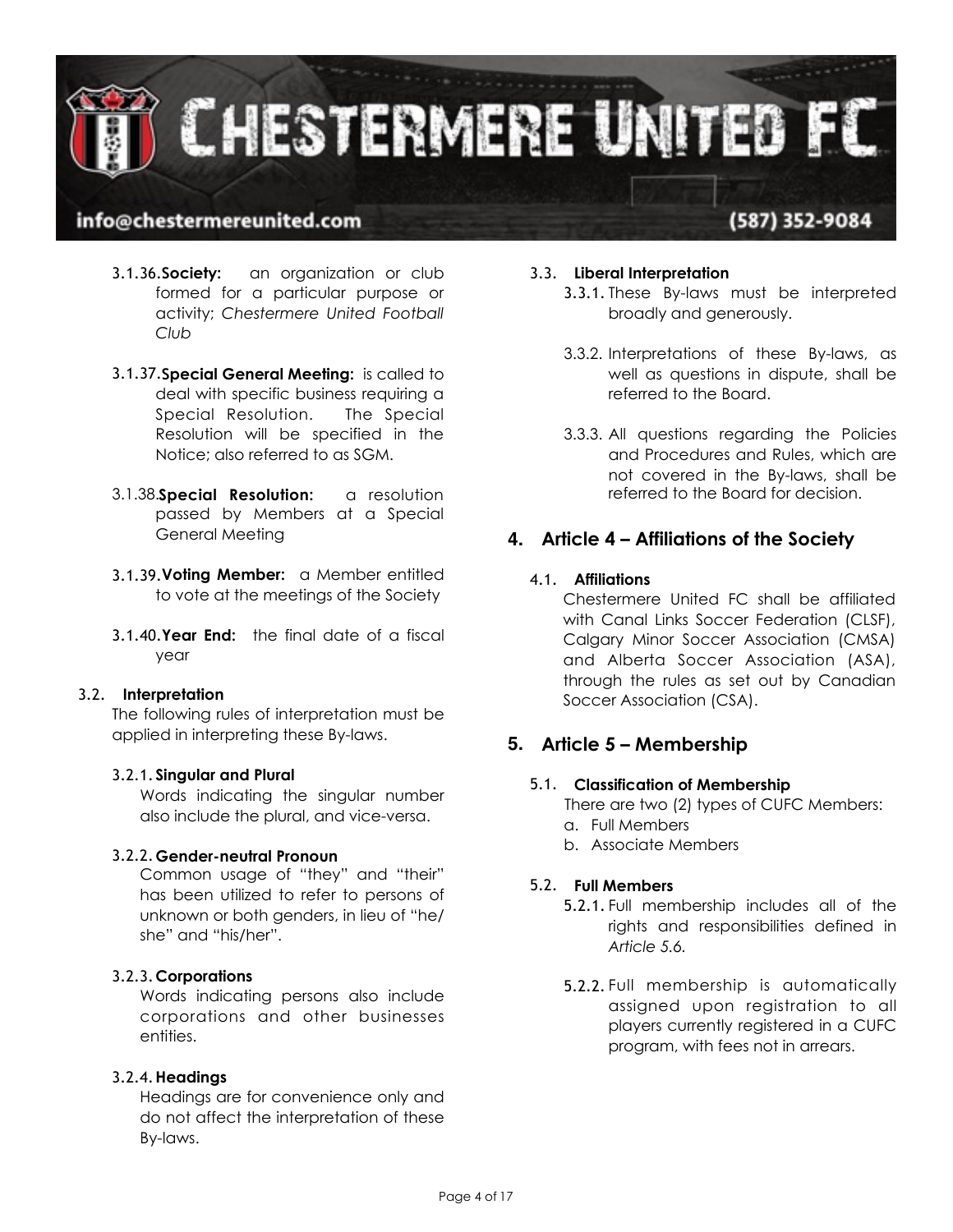

## (587) 352-9084

#### 5.3. **Associate Members**

- 5.3.1.Associate Membership includes all of the rights and responsibilities of Full Membership (*see Article 5.6*), with the exception of voting rights.
- 5.3.2. Associate Membership is automatically assigned:
	- a. to parents, step-parents and legal guardians of a player under the age of eighteen (18) years, who is currently registered in a CUFC program, with fees not in arrears,
	- b. to an individual over the age of eighteen (18) who does not have a child registered in a CUFC program, but who maintains either a Boardrecognized volunteer position or a professional staff position within CUFC.

#### 5.4. **Terms of Admission**

- 5.4.1.Any individual may become a member in the appropriate category by meeting the requirements in *Article 5.2 and 5.3.*
- 5.4.2.All Full Members will be recorded on the Full Members List, which will be kept in the CUFC Club Manual.

#### 5.5. M**embership Year**

Membership shall run for a twelve-month period from the date of the Full Member's most recent registration. Participants in both indoor and outdoor CUFC programs are eligible.

#### 5.6. **Rights and Responsibilities of Members**

Any Member in good standing is entitled to:

- a. receive notice of all General Meetings of CUFC
- b. attend any General Meeting of CUFC
- c. speak at any General Meeting of CUFC, by prior arrangement or at allocated time on the meeting agenda
- d. be eligible to apply for any office in CUFC, provided that they meet all criteria for that office
- e. exercise other rights and privileges given to Members in these By-laws.

#### 5.7. **Responsibilities of Members**

- 5.7.1. Members are required to agree to and abide by the Objectives, By-laws, Code of Conduct, Policies and Procedures, and any Rules of CUFC.
- 5.7.2. Members are expected to support CUFC with their conduct and with volunteer hours to assist in the running of the Club and its programs.
- 5.7.3. Members are expected to support CUFC in its fundraising efforts.
- 5.7.4. Members are expected to demonstrate their commitment to the game of soccer.

#### 5.8. **Voting Members**

- 5.8.1. The only Members who can vote at meetings of CUFC are Full Members in good standing, with the exception detailed in *Article 5.8.2*.
- 5.8.2.If a Full Member is under the age of eighteen (18) years, a proxy vote is automatically assigned to an Associate Member of at least eighteen (18) years of age, who is connected to that Full Member.
- 5.8.3. An Associate Member may be assigned more than one proxy vote, as long as they meet the requirements.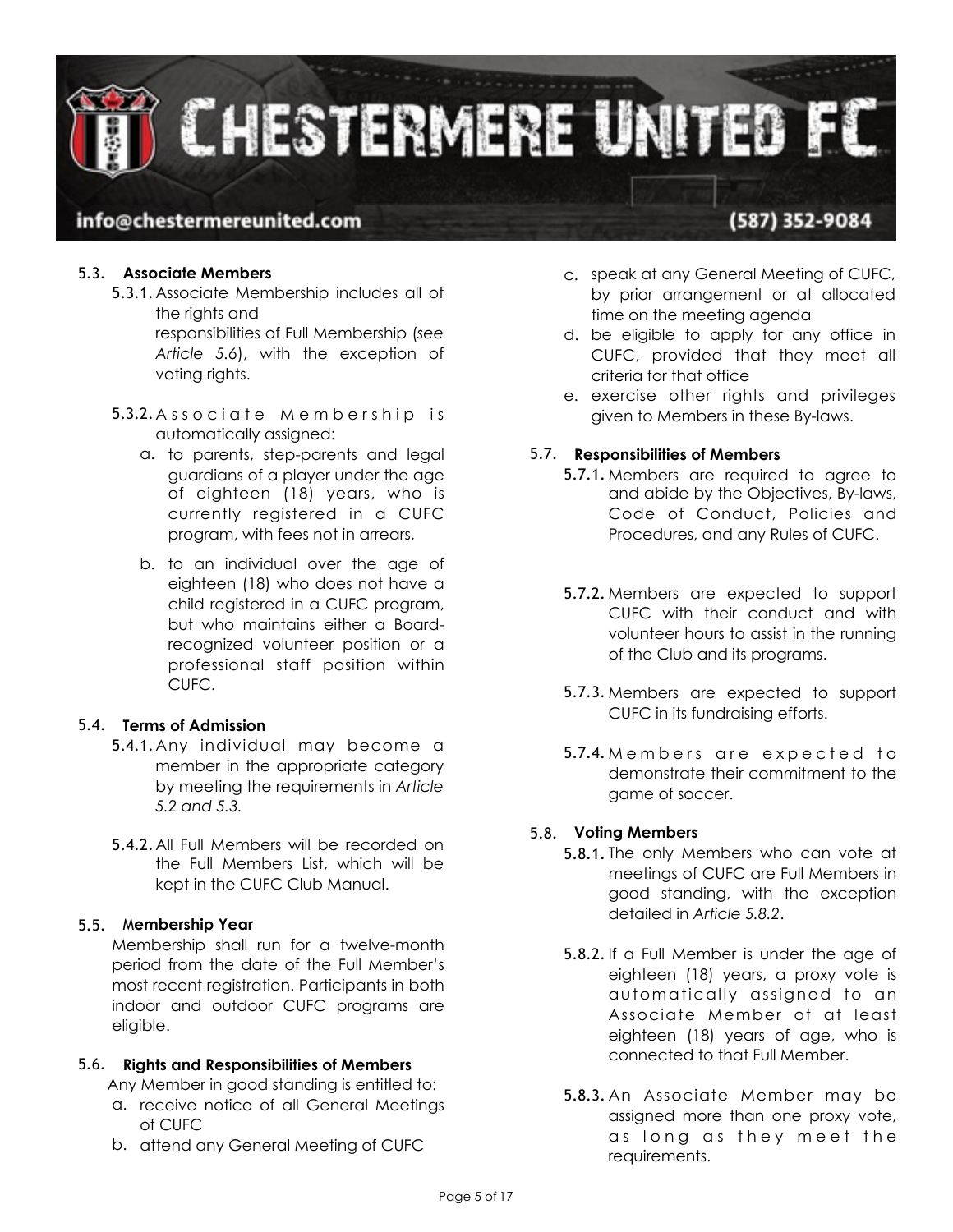

## (587) 352-9084

#### 5.9. **Number of Votes**

A Voting Member is entitled to one (1) vote on each motion at any General Meeting of CUFC.

#### 5.10. **Member in Good Standing**

A member is in good standing when fees are not in arrears, all appropriate CUFC equipment and/or uniforms are returned at season's end, there are no outstanding disciplinary issues, and the Member is not suspended as a Member, as provided for under *Article 5.11*.

#### 5.11. **Suspension and Expulsion**

- 5.11.1.Suspension of a Member includes a temporary suspension of all participation in CUFC programs
- 5.11.2.and events, including attending practices and games.
- 5.11.3.Expulsion of a Member entails termination of CUFC membership and all of its privileges.
- 5.11.4.In the event that a Full Member is suspended or expelled, all connected Associate Members will be similarly suspended or expelled.
- 5.11.5.In the event that an Associate Member is suspended or expelled, that Member's connected Full Member may be suspended or expelled from all participation in CUFC programs.
- 5.11.6.A Member who has been suspended or expelled from CUFC membership may be reported to any Canadian soccer association.
- 5.11.7.Suspension or expulsion of a Member may be considered for one or more of the following reasons:
	- a. If the Member has failed to abide by the CUFC By-laws, Code of Conduct, Policies and Procedures, Rules or decisions of the Board
	- b. If the Member has brought CUFC into disrepute
	- c. If the Member has disrupted meetings or functions of CUFC
	- d. If the Member fails to pay fees owed to CUFC
	- e. If the Member has done anything judged to be harmful to CUFC
- 5.11.8.All matters relating to suspension or expulsion of Members will be dealt with through the CUFC Disciplinary Policy and Procedure.

#### 5.12. **Termination of Membership**

Membership will be terminated under these circumstances:

#### **a. Resignation**

A member may withdraw their membership by providing written or e-mail notice to the Secretary of CUFC. Withdrawal will be effective upon receipt of such notice.

#### **b. Non-payment of fees**

If a member fails to pay fees owed to CUFC by the due date as set at the time of registration, that membership will be considered terminated.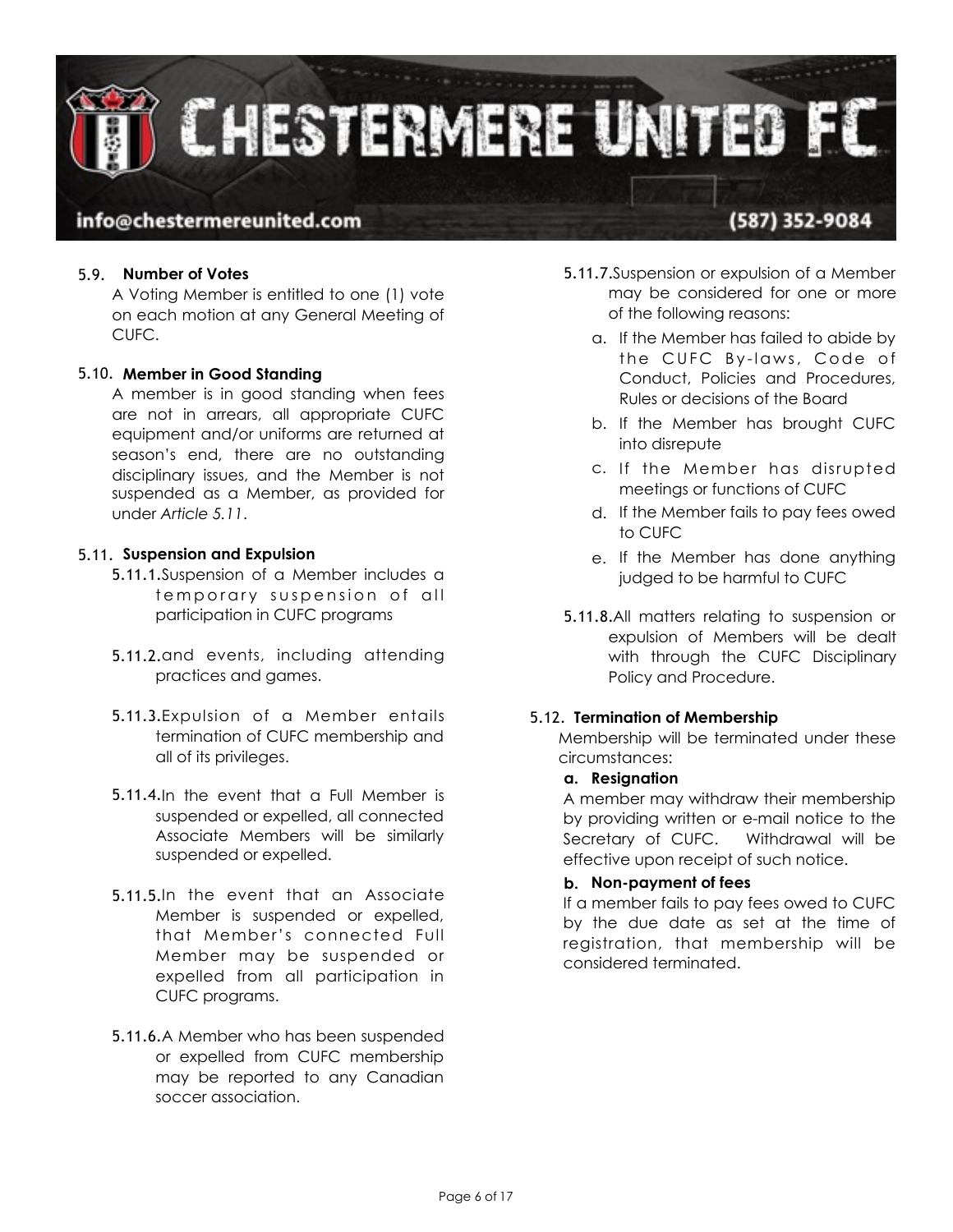

## (587) 352-9084

#### **c. Registration with a Club other than CUFC**  If a player registers with a soccer club other

than CUFC, their membership is considered terminated.

If a player registers with a soccer club other than CUFC, their connected Associate Memberships will be considered terminated, unless they have another dependent child registered in a current CUFC program.

#### **d. Death**

Full Membership is considered ended upon the Member's death and all connected Associate Membership will be considered terminated.

Associate Membership is considered ended upon the Member's death.

#### 5.13. **Transmission of Membership**

- 5.13.1.No right or privilege of any Member is transferable to another person.
- 5.13.2.The only exception is the proxy vote given to a parent or legal guardian, in the event that the Full Member is under the age of eighteen (18) years.

All rights and privileges cease when the Member resigns, dies, or is expelled from the Club.

#### 5.14. **Continued Liability for Debts Due**

Although a Member ceases to be a Member, by death, resignation, suspension or otherwise, that Member is liable for any debts owing to CUFC at the date of ceasing to be a Member.

#### 5.15. **Limitation on the Liability of Members**

No Member is, in his or her individual capacity, liable for any debt or liability of CUFC.

5.16. **Limitation on the Liability of the Club**  CUFC will not be held responsible for liabilities against any Member.

## **6. Article 6 – The Governance of the Society**

#### 6.1. **Governance Structure**

- 6.1.1. The CUFC Board of Directors is considered a governance board.
- 6.1.2. The full Board has overall authority regarding the Club and delegates the day-to-day governance to the Executive Committee.
- 6.1.3. The Executive Committee is responsible for governance between Board Meetings.
- 6.1.4. The Board governs and manages the affairs of the Society. The Board may hire paid professional staff to carry out management and operational functions under the direction and supervision of the Board.

#### 6.2. **Obligations and Powers of the Board**

- 6.2.1. The CUFC Board of Directors has the following obligations and powers:
	- a. To be accountable to the Members of CUFC.
	- b. To encourage and promote amateur soccer and related activities in Chestermere for all youths, by providing a single group with the purpose of organizing the sport of soccer within the City of Chestermere and surrounding areas.
	- c. To represent all Soccer players, teams, officials and organizers in a fair and equitable manner, in dealing with the various levels of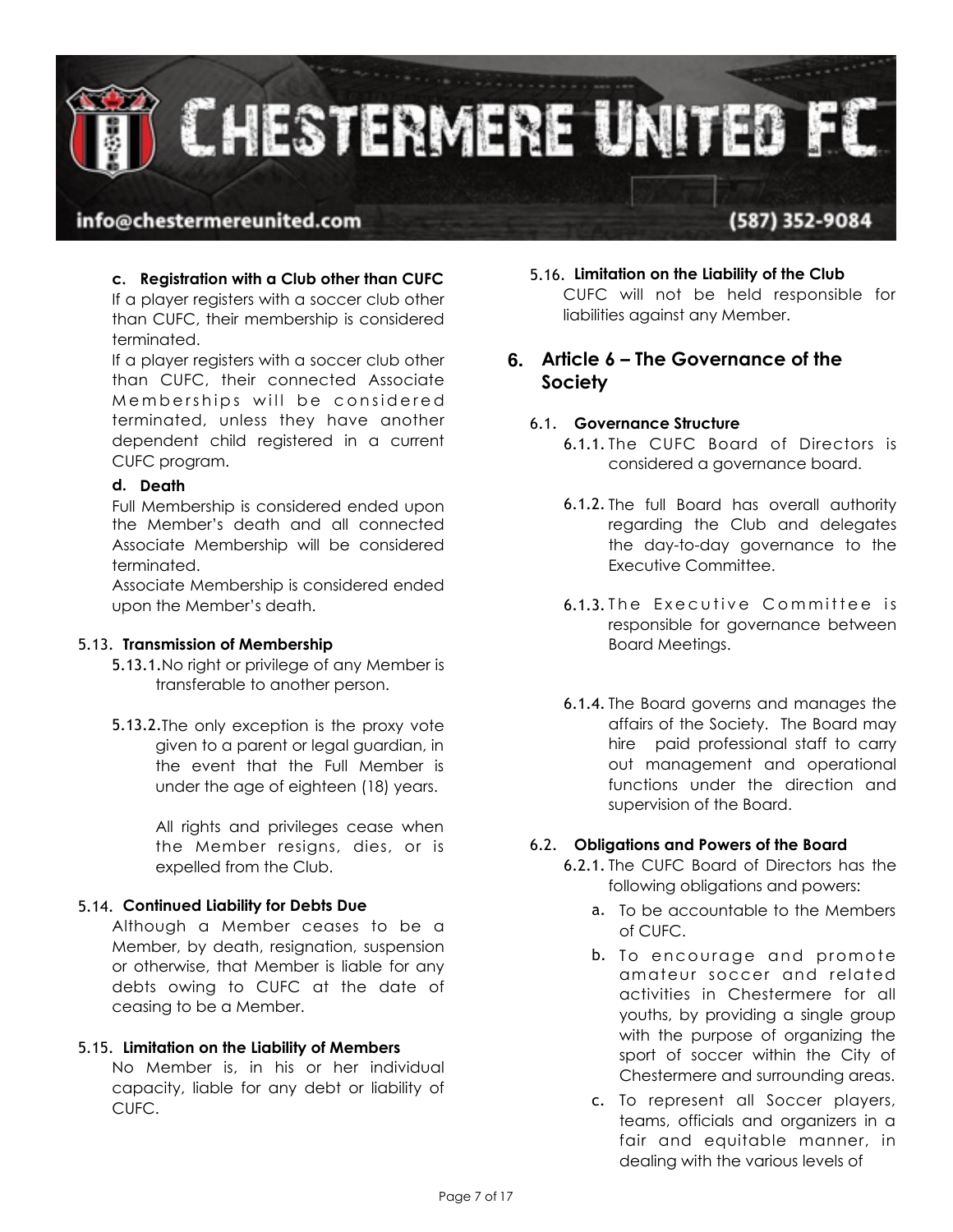

## (587) 352-9084

- d. local and provincial government and other governing bodies that may affect soccer programs in our community.
- e. To provide for the recreation of the Members and to promote and afford opportunity for friendly and social activities within the City of Chestermere and surrounding area.
- f. To ensure teams have the opportunity to participate in appropriate leagues that will balance the following factors:
	- The needs of all CUFC soccer players
	- Costs
	- Travel requirements
	- Inter-community co-operation
	- Soccer as a whole
- 6.2.2. To promote fair play and good sportsmanship.
- 6.2.3. To provide all necessary equipment and facilities for carrying on the Club's various objectives.
- 6.2.4. To follow the guidelines of ASA regarding player registration, insurance and development. This includes coaching programs and referee programs.
- 6.2.5.Govern matters pertaining to protests and grievances within our programs and comply with rules for programs of other organizations in which we participate.
- 6.2.6. To deal with protests, appeals and cases of discipline of any nature whatsoever arising out of games played or events held under CUFC's jurisdiction.
- 6.2.7. To implement and monitor Policies and Procedures, regularly review finances, exercise due diligence and ensure the continued success of the Club.
- 6.2.8. There is a strong responsibility to drive the Club forward and demonstrate leadership to the membership by setting an example of volunteerism and loyalty.
- 6.2.9. To meet regularly, and when necessary, in order to attend to the matters for which the Board is responsible.
- 6.2.10. The Board may delegate a responsibility to a member and/or an appropriate CUFC committee, for example, the Disciplinary Committee.

#### 6.3. **Board Composition**

- 6.3.1. The CUFC Board shall consist of up to six (6) voting Directors, including the Executive Committee. The Executive Director may be a non-voting member of the CUFC Board. The Board must be composed of a minimum of four (4) voting Directors.
- 6.3.2. The Executive Committee shall consist of the President, Vice-President, Secretary and Treasurer.
- 6.3.3. All Board Members are mandated to sign and adhere to the Role Description associated with their position on the CUFC Board of Directors.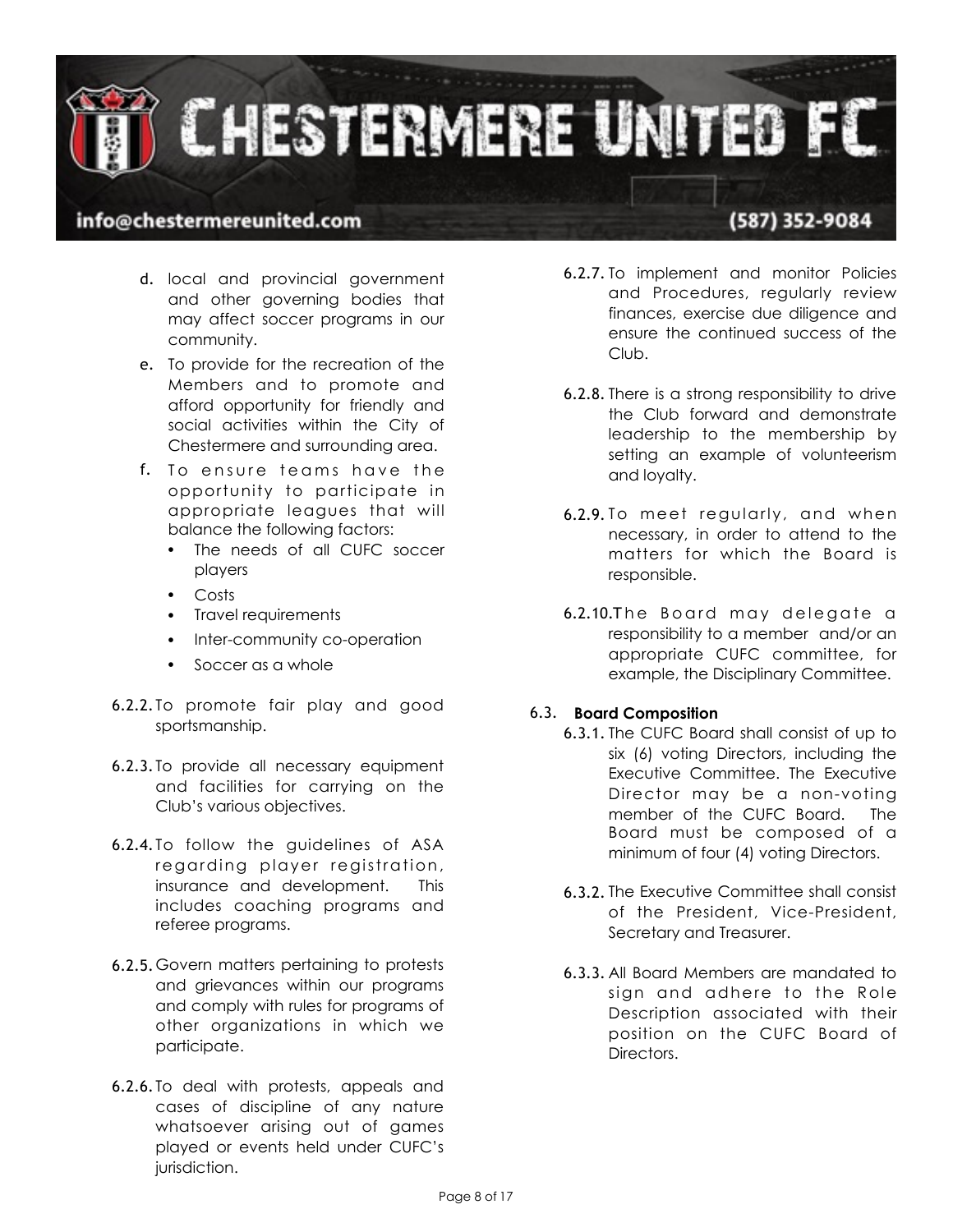

#### 6.4. **Appointment of Board Members**

- 6.4.1.Any person having obtained the age of majority and indicating a sincere commitment to further the best interests of CUFC may be put forward by the Nominating Committee as a candidate for election at the AGM. They must be prepared to fulfill the Role Description associated with the positions available on the Board.
- 6.4.2.Members of the Board are eligible for re-election or appointment to the Board.
- 6.4.3. The Directors shall be elected each year at the AGM and each term of office shall normally be two years. However, for the purposes of continuity, only a maximum of three (3) Directors may be elected for a two-year term at one AGM.
- 6.4.4.Any Directors in excess of these three will only be elected for a one-year term or, if elected for a two-year term

in the previous AGM, will continue in their elected capacity for one more year.

6.4.5. The Board may appoint suitable individuals between AGM's to fill vacancies that occur, to serve until the subsequent AGM.

#### 6.5. **Removal of Board Members**

6.5.1.A Board Member may resign from office upon giving written notice to the CUFC Board of

> Directors, or by verbal resignation at a regular Board Meeting. Such resignation shall take effect upon its acceptance by the Board.

- 6.5.2. Resignation prior to the natural completion of a Director's elected term shall render the individual ineligible for re-election or appointment to the Board until at least three (3) AGM's have been held subsequent to the resignation's acceptance, unless otherwise approved by the Board.
- 6.5.3. A Board Member may be deemed to have resigned by being absent from two (2) consecutive Board Meetings without satisfactory reason. Removal of an absent Board Member must be undertaken by a majority vote of the remaining active Board Members.
- 6.5.4. Any Board Member who is involuntarily removed from office shall be ineligible for re-election or appointment to the Board. At its discretion, the current Board of Directors may vote to reinstate eligibility.

#### 6.6. **Vacancies**

- 6.6.1. Should a position of Board Member become vacant before the expiration of its term, a suitable candidate may be nominated by the Nomination Committee and the Board may appoint them at the next Board Meeting.
- 6.6.2.If the position of President becomes vacant, the Vice-President shall perform the President's duties until the next AGM. If the position cannot be filled, a new President may be elected from the current Board of Directors at the next Board Meeting. The term shall be until the subsequent AGM.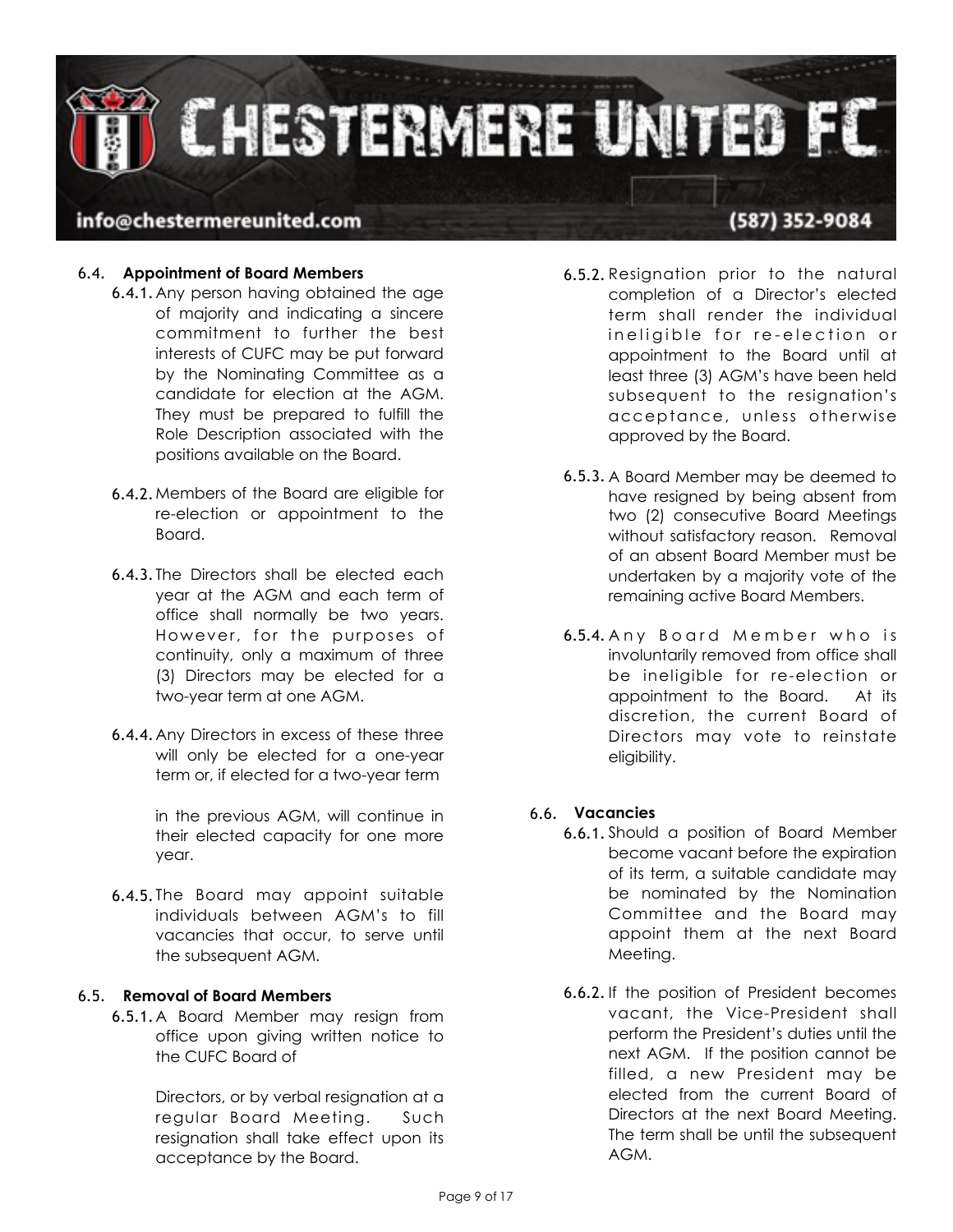

- 6.6.3.Any other Executive Committee position becoming vacant before the expiration of its term may be filled by election at the next Board Meeting.
- 6.6.4.In the event that more than two (2) Executive positions become vacant, an SGM must be called and an election held to fill these positions. The term of such positions will be until the subsequent AGM.
- 6.6.5. See *Article 10* for Voting and Elections procedures.

#### 6.7. **Protection and Indemnity of Directors**

- 6.7.1.Each Director holds office with protection from the Society. The Society indemnifies each Director against all costs or charges that result from any act done in their role for the Society. The Society does not protect any Director for acts of fraud, dishonesty, negligence or bad faith.
- 6.7.2.No Director is liable for the acts of any other Director or employee. No Director is responsible for any loss or damage due to the bankruptcy, insolvency or wrongful act of any person, firm or corporation dealing with the Society. No Director is liable for any loss due to an oversight or error in judgment or by an act in their role for the Society, unless the act is fraud, dishonesty, negligence or bad faith.
- 6.7.3.Directors can rely on the accuracy of any statement or report prepared by the Society's auditor. Directors are not held liable for any loss or damage as a result of acting on that statement or report.

#### 6.8. **Remuneration**

- 6.8.1. Unless authorized at any meeting and after notice, no Director or Member of CUFC shall receive remuneration for their services.
- 6.8.2. No Director or Member can utilize CUFC funds for any private or personal purpose.
- 6.8.3. Expenses may be reimbursed, with appropriate receipts provided, if authorized by Ordinary Resolution by the Board.

## **7. Article 7 – Standing Committees**

#### 7.1. **Standing Committees**

- 7.1.1. The Board of Directors shall have the power to set up a Standing Committee to perform a specified function or business for CUFC.
- 7.1.2. Powers given to a Standing Committee shall be determined by an Ordinary Resolution by the Board of Directors.
- 7.1.3. Standing Committees must abide by the Policies and Procedures of CUFC.
- 7.1.4. The Chair of a Standing Committee shall be appointed by, will receive direction from and will be responsible to the Board.
- 7.1.5. The Secretary of the Committee shall be elected by a majority vote of the Committee.
- 7.1.6. The Secretary of the Committee has the responsibility of keeping Minutes and supplying a legible copy to the Secretary of the Board within seven (7) days of any meeting.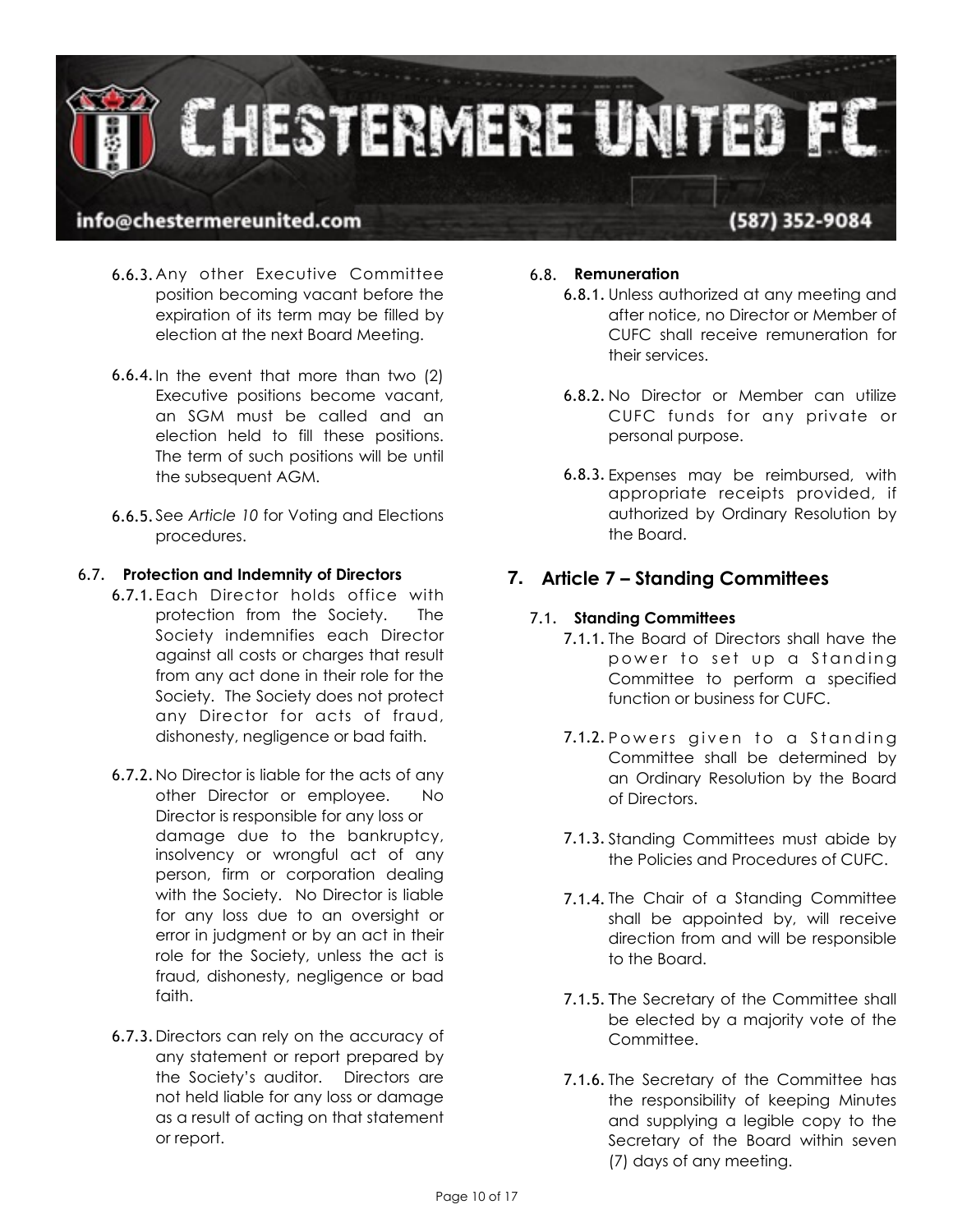

## **8. Article 8 – Professional Staff**

#### 8.1. **Professional Staff**

- 8.1.1. The establishment of directly employed or contract paid positions, terms of employment and remuneration are to be decided by the Board of Directors and shall have such duties as prescribed by the Board.
- 8.1.2. Expense reimbursement for Professional Staff shall be in accordance with the appropriate Staff Contract.

### **9. Article 9 – Meetings**

#### 9.1. **Types of Meetings**

There are five types of meetings:

- a. Annual General Meeting
- b. Special General Meeting
- c. Executive Board Meeting
- d. Full Board Meeting
- e. Committee Meeting

#### 9.2. **Meeting Protocol**

- 9.2.1.Any procedures for running a meeting not covered by these By-laws will be governed by Roberts Rules of Order.
- 9.2.2. The CUFC President shall preside over all CUFC General Meetings and Board Meetings. The President may defer Chair duties to the CUFC Vice-President or to a person appointed by simple majority of the Board.
- 9.2.3. The Chair of a CUFC Standing Committee shall preside over that Committee's Meetings. The Chair may defer Meeting Chair duties to a person appointed by a simple majority of the Committee.

9.2.4. See *Article 10* for Voting and Elections procedures.

#### 9.3. **The Annual General Meeting**

- 9.3.1. The Society shall hold its Annual General Meeting within ninety (90) days of the fiscal year end of each year. The Board will make arrangements for such a meeting.
- 9.3.2. The previous Secretary's duties shall not end until the end of the AGM, inclusive of compiling the Minutes, at which point, the newly elected Secretary will resume all Secretary duties.

#### 9.4. **Notice for an Annual General Meeting**

The Secretary is responsible to ensure that a notice is mailed or e-mailed to each Member at least twenty-one (21) days before the Annual General Meeting. This notice states the place, date and time of the AGM, and any business requiring a Special Resolution.

#### 9.5. **Agenda for an Annual General Meeting**

The Annual General Meeting deals with the following matters:

- a. Call to order
- b. Introduction of the current Board
- c. Confirmation of quorum
- d. Adoption of the current AGM Agenda
- e. Adoption of the Minutes of the previous AGM
- f. Business arising from the Minutes of the previous AGM
- g. Considering Reports, which may consist of President's Report, Treasurer's Report, Standing Committee Reports, Executive Director Report.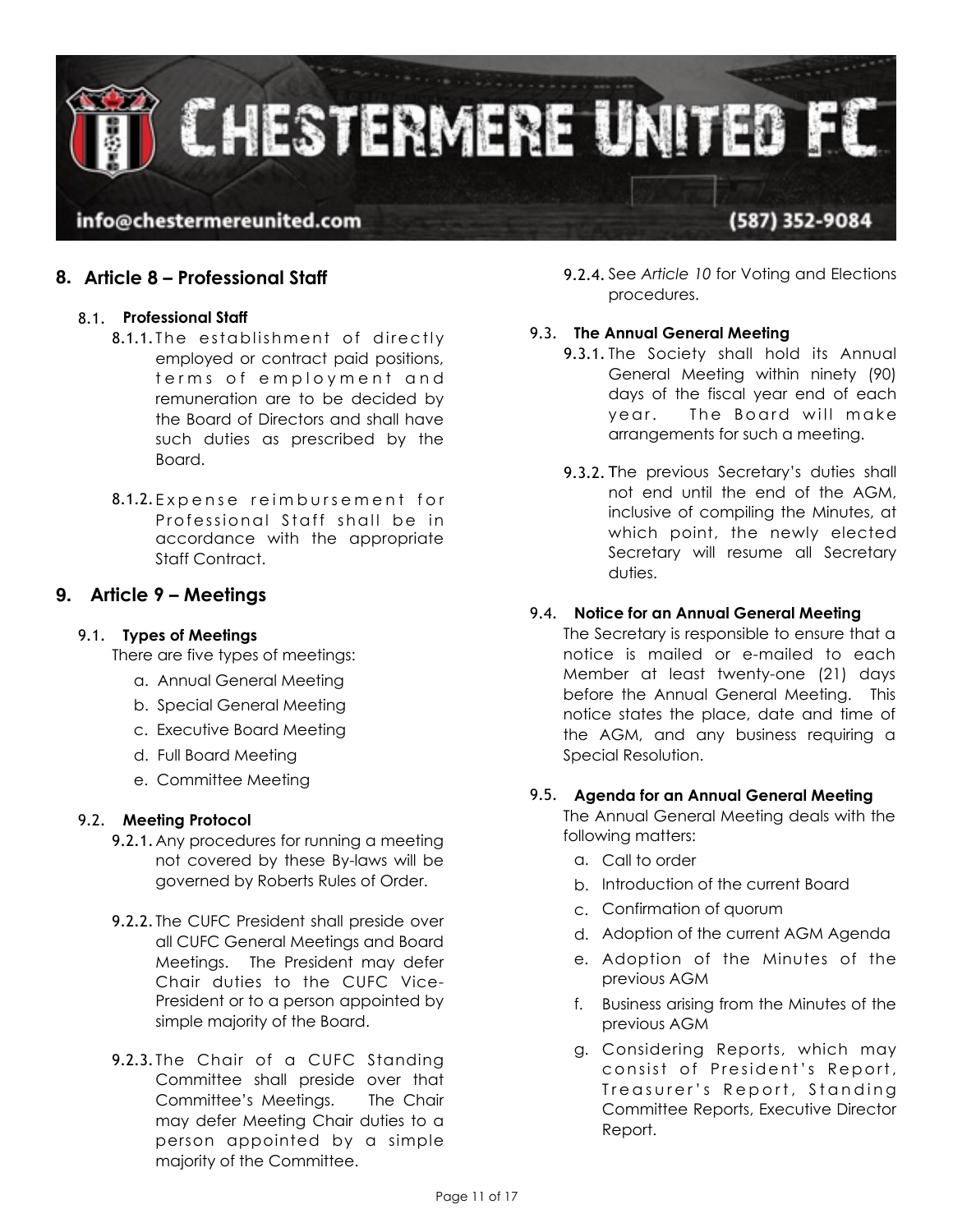

## (587) 352-9084

- h. Reviewing and approving the Financial Statements, setting out the Society's income, disbursements, assets and liabilities, and the Auditor's Report
- i. Appointing auditors or motion to selfaudit
- j. Election of Member(s) of the Board
- k. Considering matters specified in the Meeting Notice
- l. Other specific motions that any member has given notice of before the meeting is called
- m. New business
- n. Next Full Board Meeting may be set
- o. Adjournment

#### 9.6. **Quorum for an Annual General Meeting**

Attendance by Members in good standing who constitute a minimum of twelve (12) votes is required to establish quorum for an AGM.

#### 9.7. **Failure to Reach Quorum for an AGM**

- 9.7.1. If quorum is not reached within thirty (30) minutes after the set time, the Chair or a CUFC Board Member in attendance shall adjourn the meeting.
- 9.7.2. If cancelled, the meeting is rescheduled within fourteen (14) days.
- 9.7.3.A notice to this effect must be emailed to all members the next business day following the adjourned meeting.
- 9.7.4.If a quorum is not present at the rescheduled meeting, the Members present shall constitute a quorum.

#### 9.8. **Special General Meeting**

A Special General Meeting may be called at any time:

- a. by a resolution of the Board of Directors to that effect.
- b. on the written request of at least five (5) Directors. The request must state the reason for the SGM and the motion(s) intended to be submitted at this SGM.
- c. on the written request of at least one-third (1/3) of the Voting Members. The request must state the reason for the SGM and the motion(s) intended to be submitted at this SGM.

#### 9.9. **Notice for a Special General Meeting**

The Secretary is responsible to ensure that a notice is mailed or e-mailed to each Member at least twenty-one (21) days before the Special General Meeting. This notice states the place, date, time and purpose of the SGM.

## 9.10. **Agenda for a Special General Meeting**

Only the matter(s) set out in the notice for the SGM is considered at the SGM.

#### 9.11. **Quorum for a Special General Meeting**

Any Special Meeting has the same quorum requirements as an Annual General Meeting.

#### 9.12. **Executive Board Meeting**

A minimum of four (4) Executive Board Meetings per year shall be held at a date, time and place determined by the Executive Board Members to ensure quorum.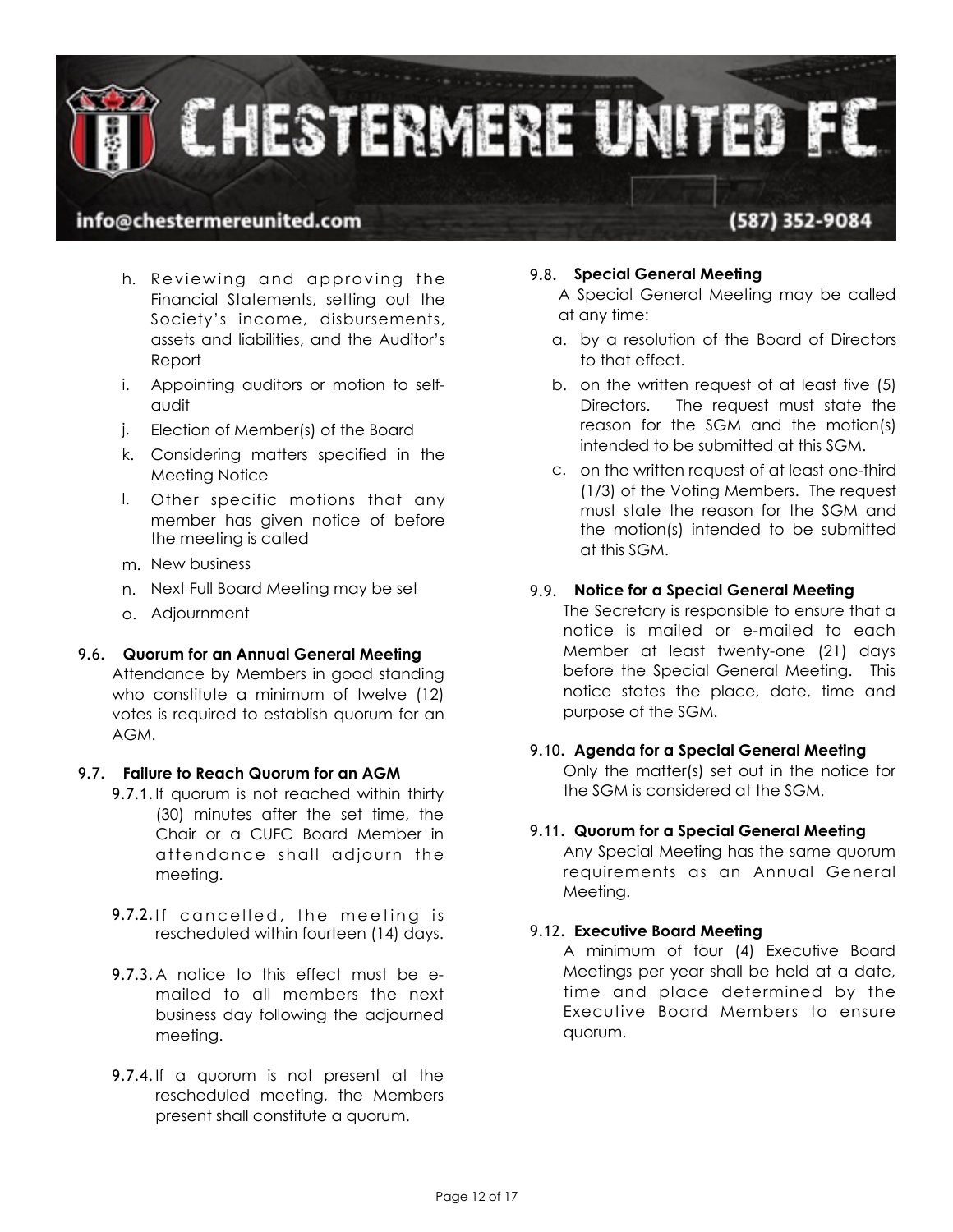

#### 9.13. **Notice for an Executive Board Meeting**

The Secretary is responsible to ensure that each Executive Board Member is contacted by e-mail at least forty-eight (48) hours before a meeting, unless the entire Executive Board members available agrees to meet otherwise.

#### 9.14. **Quorum for an Executive Board Meeting**

Quorum for an Executive Board Meeting is 75% of the Executive Board.

#### 9.15. **Failure to Meet Quorum**

- 9.15.1.If quorum is not reached within thirty (30) minutes after the set time, the Chair or an Executive Member in attendance shall adjourn the meeting.
- 9.15.2. If cancelled, the meeting is rescheduled within fourteen (14) days.
- 9.15.3.A notice to this effect must be emailed to all Executive Members the next business day following the adjourned meeting.

#### 9.16. **Full Board Meeting**

Full Board Meetings may be called in addition to or as part of the required number of Executive Board Meetings.

#### 9.17. **Notice for a Full Board Meeting**

Each Board Member shall be contact by email by the Secretary at least forty-eight (48) hours before a meeting, unless the entire Board available agrees to meet otherwise.

#### 9.18. **Quorum for a Full Board Meeting**

Quorum for a Full Board Meeting is 75% of the Board.

#### 9.19. **Failure to Meet Quorum**

- 9.19.1.If quorum is not reached within thirty (30) minutes after the set time, the Chair or a Board Member in attendance shall adjourn the meeting.
- 9.19.2. If cancelled, the meeting is rescheduled within fourteen (14) days.
- 9.19.3.A notice to this effect must be emailed to all Board Members the next business day following the adjourned meeting.

#### **10. Article 10 – Voting & Elections**

#### 10.1. **Voting**

- 10.1.1.Only Full Members in good standing shall be entitled to vote at any General or Special Meeting of CUFC.
- 10.1.2.All votes at General and Special Meetings must be made in person, with the exception of a proxy vote given to an Associate Member, who must be present to vote.
- 10.1.3.At any meeting of the Members of CUFC, each Voting Member may cast one (1) vote on each motion.
- 10.1.4.All voting for motions at any meeting shall be done by a show of hands, unless a majority votes at the meeting to vote in another manner.
- 10.1.5.Members have a right to decide, by majority decision, that a vote on any matter be decided by the casting of ballots.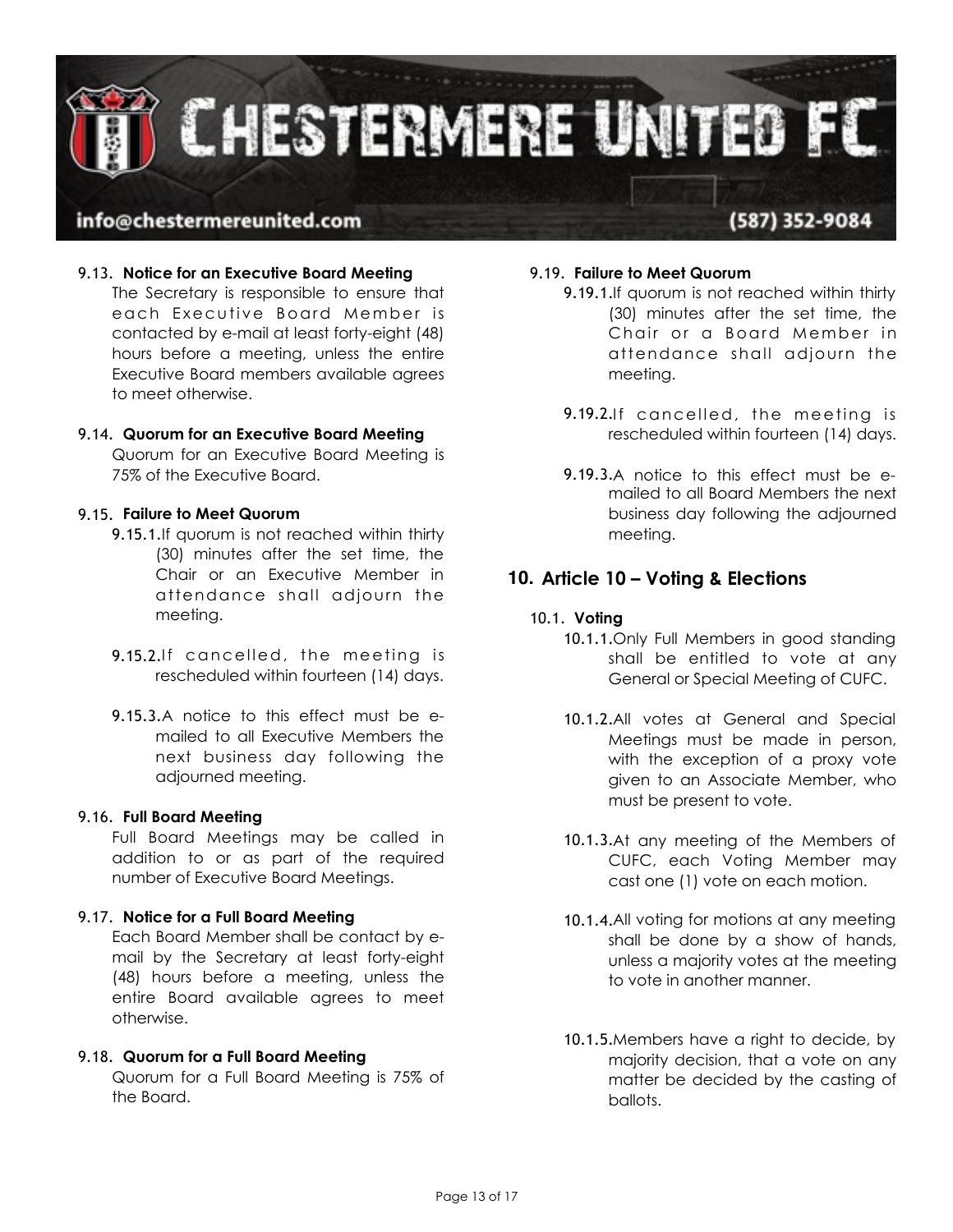

## (587) 352-9084

- 10.1.6.An Ordinary Resolution requires a seventy-five percent (75%) majority vote in favour, out of the votes cast by the Voting Members in attendance at any AGM.
- 10.1.7.A Special Resolution requires a seventy-five (75%) majority vote in favour, out of the Voting Members in attendance at any SGM.
- 10.1.8.At all General and Special Meetings of CUFC, the President does not vote unless a casting vote is necessary to break a tied vote.
- 10.1.9.The previous annual financial statements of CUFC shall be approved by Ordinary Resolution of the Members.
- 10.1.10.At Full and Executive Board Meetings, each Board Member has one (1) vote on each motion.
- 10.1.11.All votes at Full and Executive Board Meetings must be made in person, unless the Board decides that an electronic vote is sufficient for a specific motion. See *Article 10.1.12* for the voting majority.
- 10.1.12.A motion at a Full or Executive Board Meeting requires a seventy-five percent (75%) majority vote in favour, out of the votes cast by the Voting Board Members in attendance at any meeting providing that Quorum is achieved.
- 10.1.13.In the event of a tied vote at a Full or Executive Board Meeting, the motion is considered defeated.
- 10.1.14.Any defeated motion at any CUFC Meeting may be re-tabled at a subsequent Meeting of the same type, providing all relevant procedures are followed.
- 10.2. **Elections** 
	- 10.2.1.Elections for Board Members shall be conducted by a selected Member in good standing, who is not a current voting Board member or nominated for election to the Board. This Member will be nominated by the current CUFC Board.
	- 10.2.2.If there is one nominee for a single opening on the Board of Directors, a motion will be made to accept that person to the open term as a Board Member.
	- 10.2.3.If there are more nominees than existing openings on the Board of Directors, an election will be held.
	- 10.2.4.In the event that there are multiple candidates for a vacant position, the two-year term positions will be filled first, from the candidates with the highest number of votes. The oneyear term positions will be filled from the remaining candidates, starting again with those who receive the highest number of votes in that remaining group.
	- 10.2.5. When the Board appoints a temporary Board Member, the vote for an appointee must obtain seventy-five percent (75%) majority vote of the active Board Members.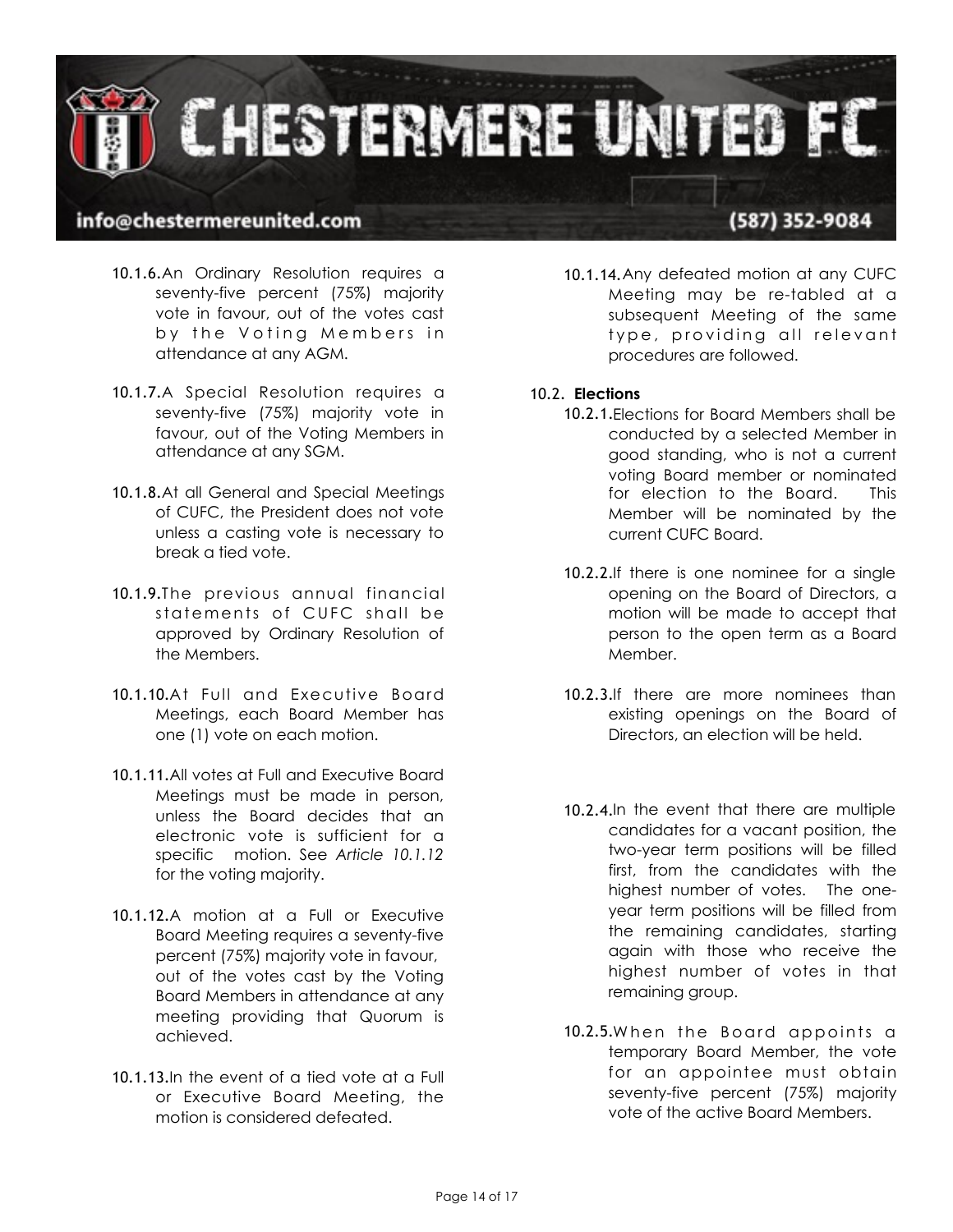

## **11. Article 11 – Management and Financial Matters**

#### 11.1. **Registered Office**

- 11.1.1.The Registered Office of the Society is located in Chestermere, Alberta.
- 11.1.2.A replacement location may be established at the Annual General Meeting or by resolution of the Board, as long as this change is communicated to Alberta Societies via the Corporate Registry.

#### 11.2. **Seal of the Society**

- 11.2.1.CUFC shall have a corporate seal and the Secretary shall be responsible for its safekeeping.
- 11.2.2.Whenever the seal is used, two (2) signatures shall authenticate it: first by the President and then by the Secretary, and in the absence of either one, by any other member of the Executive.

#### 11.3. **Minutes and Other Records**

- 11.3.1.The CUFC Secretary records Minutes of all General and Special Meetings of the Members and of all Meetings of the Board, and is responsible for their safekeeping.
- 11.3.2.The Secretary is responsible for the safekeeping of all necessary records of the Society as required by the Bylaws, the *Societies Act*, or any other statute or laws.
- 11.3.3.A member wishing to inspect the records of the Society must give a minimum of twenty-eight (28) days notice to the President of the Society with their intention to do so.
- 11.3.4.Such inspection will take place only at the Club's regular business premises, during normal business hours, unless otherwise permitted by the Board.
- 11.3.5. Records are open for such inspection, with the exception of records that the Board designates as confidential.

#### 11.4. **Financial Records and Books**

11.4.1.The Treasurer is responsible for the safekeeping of all necessary financial records of

> the Society as required by the Bylaws, the *Societies Act*, or any other statute or laws.

- 11.4.2.A member wishing to inspect the records of the Society must give a minimum of twenty-eight (28) days notice to the President of the Society with their intention to do so.
- 11.4.3.Such inspection will take place only at the Club's regular business premises, during normal business hours, unless otherwise permitted by the Board.
- 11.4.4. Records are open for such inspection, with the exception of records that the Board designates as confidential.

#### 11.5. **Signing Authority and Expenditures**

- 11.5.1.Signing Authority for cheques is given to the persons named in the CUFC Cheque-signing Policy.
- 11.5.2.All cheques must have two signatures.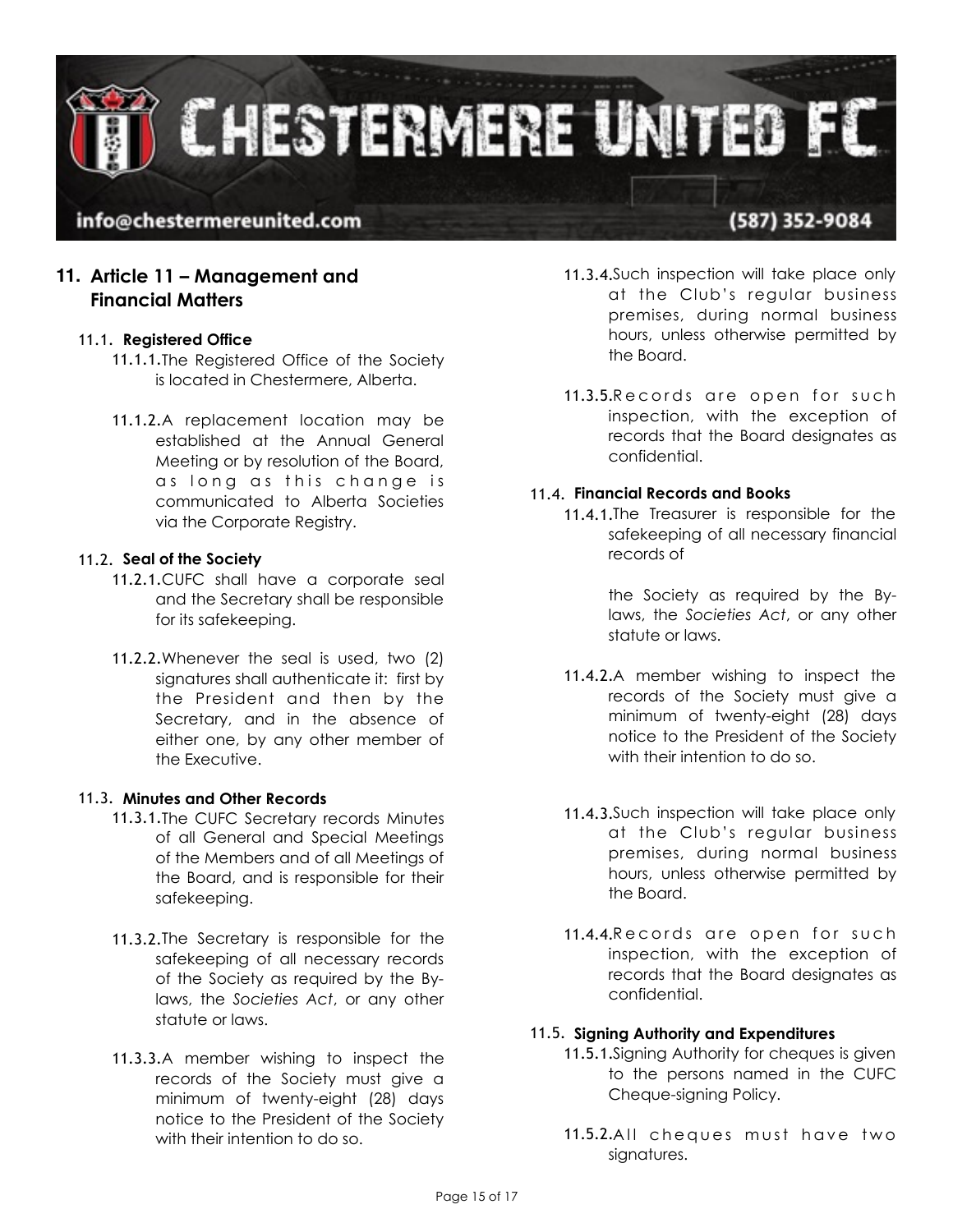

#### 11.6. **Fiscal Year**

The fiscal year of the Society ends on August 31 of each year.

#### 11.7. **Audit**

11.7.1.There must be an audit of the books, accounts and records of the Society at least once each year.

11.7.2.There are two ways to do an audit:

- a. An outside auditor can be named to audit the accounts of the Society. If the auditor is paid a fee, this person must be a professional accountant: or
- b. Two people may be appointed to audit the accounts. They should have some experience with finances.
- 11.7.3. The qudited report must be presented at the subsequent AGM.

#### 11.8. **Borrowing Powers**

- 11.8.1.For the purpose of carrying out its objectives, CUFC may borrow or secure funds up to the allowable credit limits set by any Canadian Chartered Financial Institution.
- 11.8.2.The Board decides the amounts and ways to raise money, including giving or granting security.
- 11.8.3.The Society may issue debentures to borrow for specific capital projects only by Resolution of the Board confirmed by a Special Resolution of the CUFC Membership.
- 11.8.4.If the Society borrows by issuing debentures, it must get approval by the Members at a SGM. There must be a Special Resolution passed by a seventy-five percent (75%) majority.

#### 11.9. I**nvestment**

- 11.9.1.The Board may formulate any investment strategies for surplus funds not needed to support the general operating costs and expenses of the Club.
- 11.9.2.CUFC Members shall vote at a General Meeting on all potential strategies for investment of any surplus funds.
- 11.9.3.Conflict of interest from Board Members and financial institutions are prohibited.

### **12. Article 12 - Amendments**

#### 12.1. **Amendments to the Policies and Procedures**

- 12.1.1.The Board of Directors is responsible for any amendments to the Club Manual, which contains the CUFC Policies and Procedures.
- 12.1.2.All proposed amendments to the CUFC Policies and Procedures must be voted on by the Board at a Full Board Meeting.

#### 12.2. **Amendments to the By-laws**

- 12.2.1.CUFC By-laws may be rescinded, amended or adopted by a Resolution at a General Meeting of the Society.
- 12.2.2.Notice of any changes to the By-laws must be given twenty-one (21) days prior to the Meeting.
- 12.2.3.To adopt a Resolution, not less than seventy-five percent (75%) of votes cast, with a quorum present, must vote in favour of the proposed resolution.